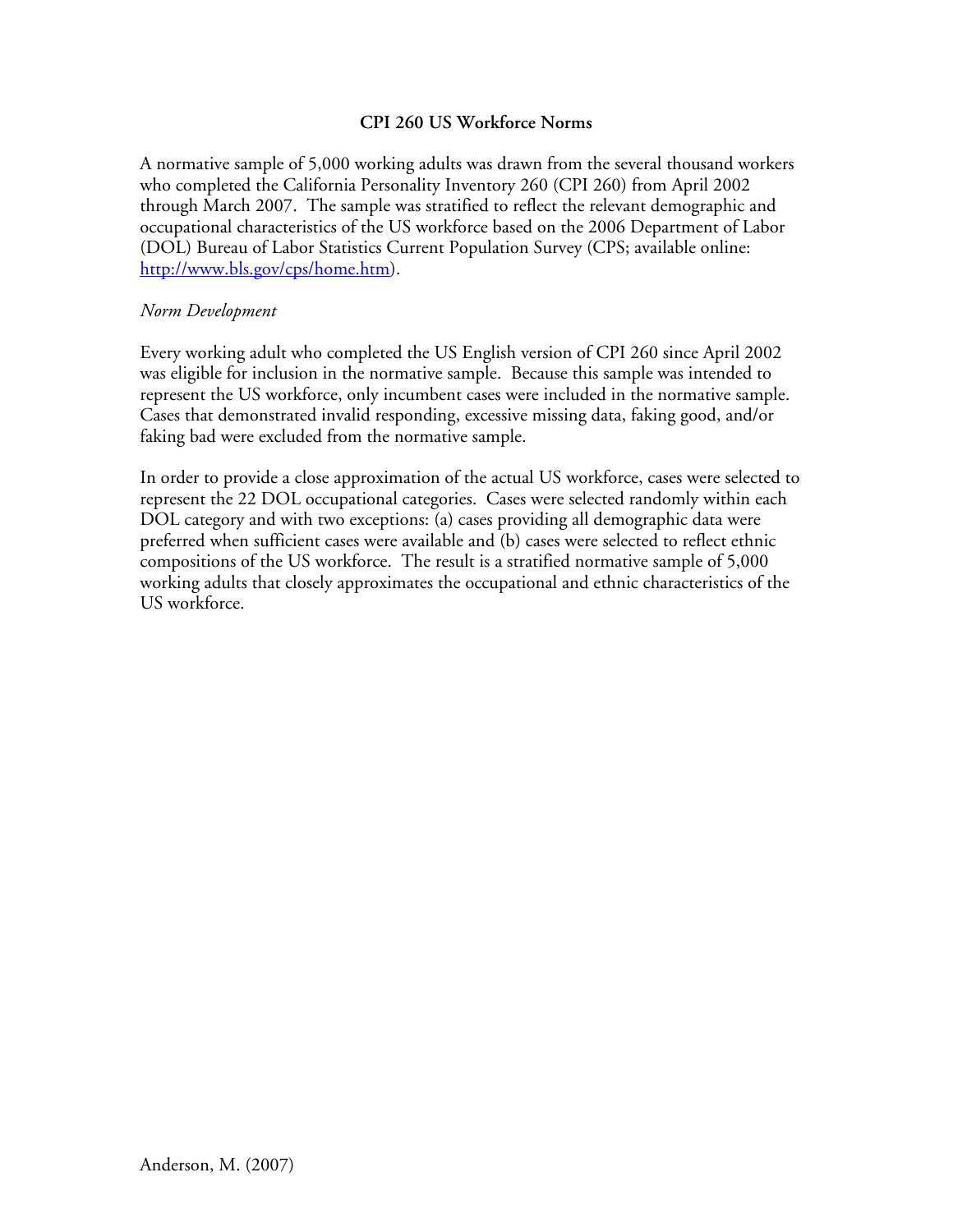#### *Demographic Information*

The average age of the working adults in the sample was 41.1 with a standard deviation of 10.4 years. Table 1 displays the demographic composition of the CPI 260 sample as compared to the US workforce. As demonstrated in this table, the sample provides a close approximation of the demographic composition of the US workforce. Caucasians, however, are moderately underrepresented in the normative sample. It is worth noting that the sum of US workforce percentages (provided by the CPS) is greater than 100. According to the CPS, individuals classified as Hispanic or Latino may be of any race and, therefore, are classified by ethnicity as well as race. Consequently, some individuals in the CPS may be classified as both Caucasian and Hispanic; inflating the estimated numbers of both ethnic groups. When the estimates are calculated into percentages from the total number of working adults in the US workforce, the inflated estimates cause the sum of the percentages to exceed 100. Because of the large number of Caucasians in the US workforce, the decision was made to maintain the percentages of each minority ethnic group. Maintaining a reasonable number of subgroup members will facilitate future adverse impact estimations based on this sample.

|             | US Workforce |         | Norm Sample      |         |           |
|-------------|--------------|---------|------------------|---------|-----------|
| Demographic |              |         |                  |         |           |
| Group       | Total*       | Percent | $\boldsymbol{n}$ | Percent | DIF       |
|             |              |         |                  |         |           |
| Gender      |              |         |                  |         |           |
| Males       | 77502        | 53.7%   | 2753             | 55.1%   | 1.4%      |
| Females     | 66925        | 46.3%   | 2135             | 42.7%   | $-3.6\%$  |
|             |              |         |                  |         |           |
| Ethnicity   |              |         |                  |         |           |
| Caucasian   | 118833       | 82.3%   | 3331             | 66.6%   | $-15.7\%$ |
| African     | 15765        | 10.9%   | 600              | 12.0%   | 1.1%      |
| American    |              |         |                  |         |           |
| Asian       | 6522         | 4.5%    | 291              | 5.8%    | 1.3%      |
| Hispanic    | 19613        | 13.6%   | 521              | 10.4%   | $-3.2\%$  |
|             |              |         |                  |         |           |

Table 1. Demographic Composition of CPI 260 Norm Sample and US Workforce

Note. \*in thousands; DIF = percent in norm sample – percent in US workforce; percents do not always sum to totals because data are not present for all ethnic groups. For instance, the sum of the norm sample percents equals 94.8%, the remaining 5.2% either did not provide ethnic group membership or were from an ethnic group other than those presented in this table. In addition, persons whose ethnicity is identified as Hispanic or Latino in the US Workforce estimates may be of any race and, therefore, are classified by ethnicity as well as race. For instance, respondents on the CPS may classify themselves as both Hispanic and Caucasian. This inflates the estimated numbers of both ethnic groups. Consequently, when the estimates are calculated into percentages from the total number of working adults in the US workforce, the resulting sum of the percentages are greater than 100.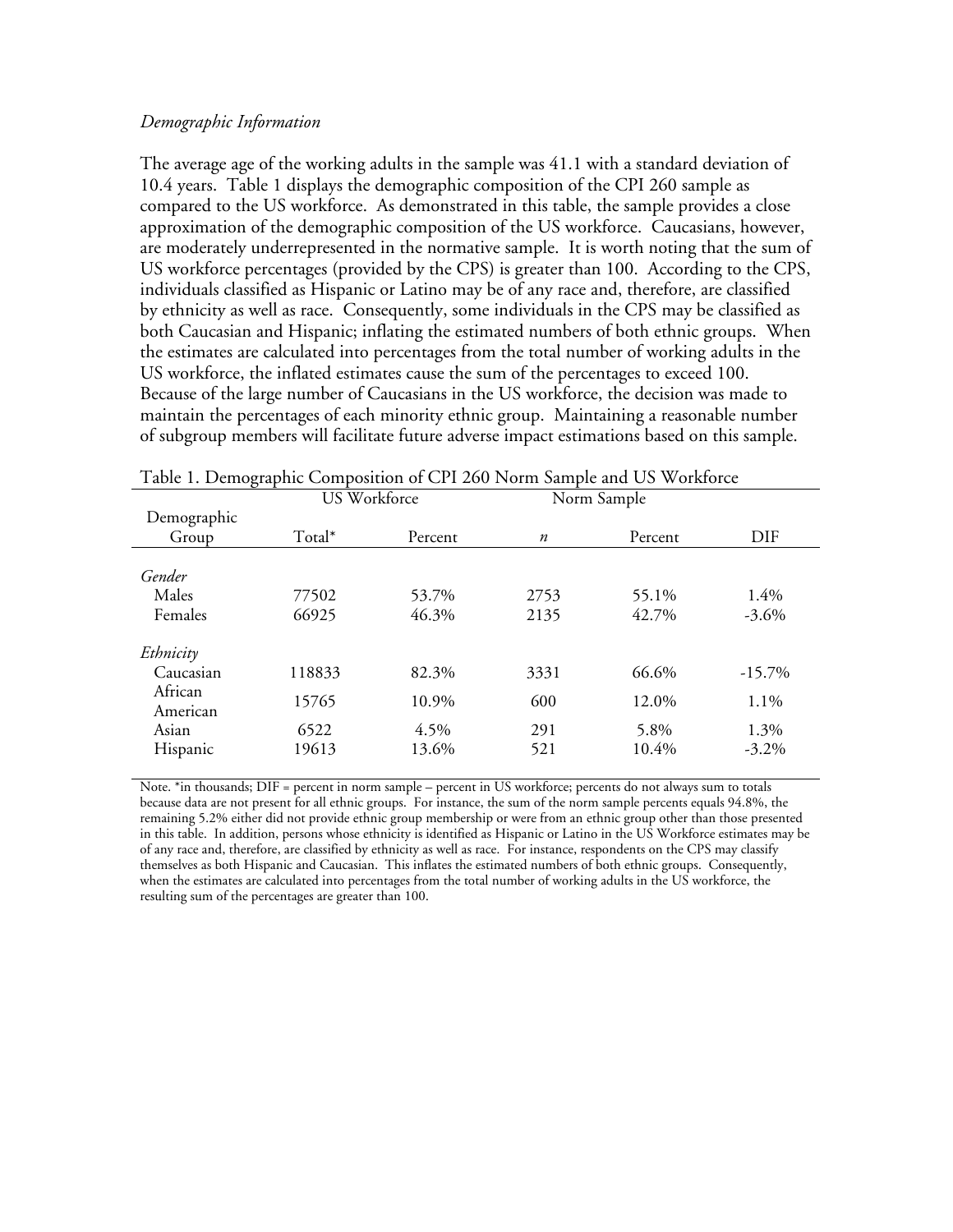# *Occupational Characteristics*

Table 2 displays the occupational characteristics of the CPI 260 sample as compared to the US workforce. As demonstrated in the table, the normative sample represents each of the 22 US Department of Labor Occupational Categories and provides a close approximation of the occupational characteristics of the US workforce.

| Occupational Characteristics of CIT200 From bampic and CO WOIKIOICC |        | US Workforce | Norm Sample      |         |            |
|---------------------------------------------------------------------|--------|--------------|------------------|---------|------------|
| Occupation                                                          | Total* | Percent      | $\boldsymbol{n}$ | Percent | <b>DIF</b> |
|                                                                     |        |              |                  |         |            |
| Management                                                          | 15249  | 10.6%        | 605              | 12.1%   | 1.5%       |
| Business & Financial Operations                                     | 5983   | 4.1%         | 230              | 4.6%    | 0.5%       |
| Computer & Mathematical                                             | 3209   | 2.2%         | 112              | 2.2%    | $0.0\%$    |
| Architecture & Engineering                                          | 2830   | 2.0%         | 115              | 2.3%    | 0.3%       |
| Life, Physical, & Social Sciences                                   | 1434   | 1.0%         | 100              | 2.0%    | 1.0%       |
| Community & Social Services                                         | 2156   | 1.5%         | 100              | 2.0%    | 0.5%       |
| Legal                                                               | 1637   | 1.1%         | 100              | 2.0%    | 0.9%       |
| Education, Training, & Library                                      | 8126   | 5.6%         | 315              | 6.3%    | 0.7%       |
| Art, Design, Entertainment, Sports, &<br>Media                      | 2735   | 1.9%         | 110              | 2.2%    | 0.3%       |
| Healthcare Practitioner & Technical                                 | 7060   | 4.9%         | 275              | 5.5%    | 0.6%       |
| Healthcare Support                                                  | 3132   | 2.2%         | 49               | 1.0%    | $-1.2%$    |
| <b>Protective Services</b>                                          | 2939   | 2.0%         | 125              | 2.5%    | 0.5%       |
| Food Preparation & Serving Related                                  | 7606   | 5.3%         | 179              | 3.6%    | $-1.7\%$   |
| Building & Grounds Cleaning &<br>Maintenance                        | 5381   | 3.7%         | 54               | 1.1%    | $-2.6%$    |
| Personal Care & Service                                             | 4754   | 3.3%         | 66               | 1.3%    | $-2.0\%$   |
| Sales & Related                                                     | 16641  | 11.5%        | 640              | 12.8%   | 1.3%       |
| Office & Administrative Support                                     | 19500  | 13.5%        | 750              | 15.0%   | 1.5%       |
| Farming, Fishing, & Forestry                                        | 961    | 0.7%         | 29               | $0.6\%$ | $-0.1\%$   |
| Construction & Extraction                                           | 9507   | $6.6\%$      | 232              | 4.6%    | $-1.9\%$   |
| Installation, Maintenance, & Repair                                 | 5362   | 3.7%         | 206              | 4.1%    | 0.4%       |
| Production                                                          | 9378   | $6.5\%$      | 365              | 7.3%    | 0.8%       |
| Transportation & Materials Moving                                   | 8846   | 6.1%         | 243              | 4.9%    | $-1.3%$    |

|  |  | Table 2. Occupational Characteristics of CPI 260 Norm Sample and US Workforce |  |  |  |  |
|--|--|-------------------------------------------------------------------------------|--|--|--|--|
|--|--|-------------------------------------------------------------------------------|--|--|--|--|

Note. \*in thousands; DIF = percent in norm sample – percent in US workforce.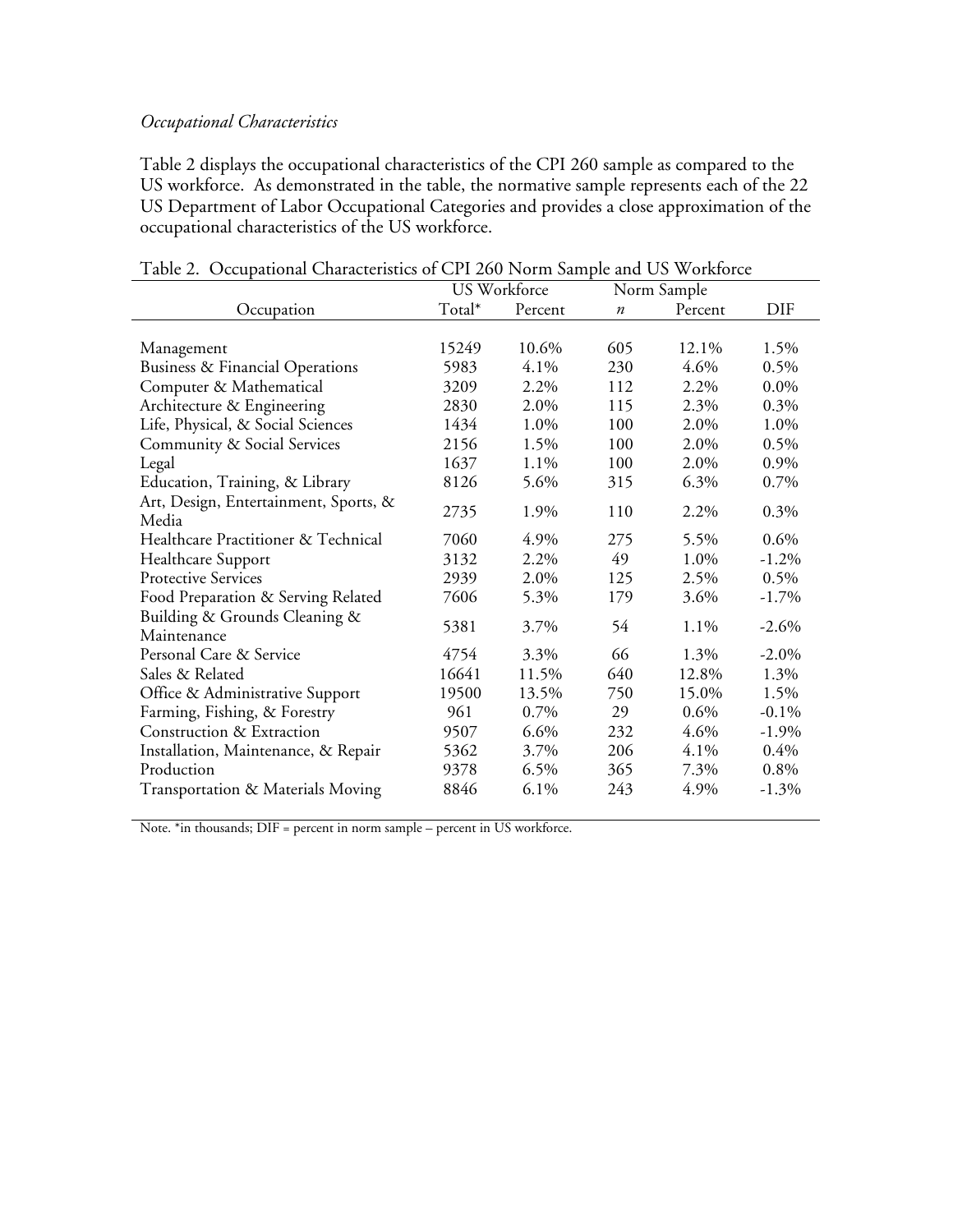#### *Means, Variance, and Percentiles*

The CPI 260 alphas, means, standard deviations, skewness and kurtosis statistics for the entire normative sample are presented in Table 3. The CPI 260 means and standard deviations by gender and for each ethnic subgroup are presented in Tables 4 and 5, respectively. Table 6 demonstrates the raw scores and corresponding percentiles for each CPI 260 scale.

|                | $\alpha$ | M     | <b>SD</b> | Skewness | Kurtosis |
|----------------|----------|-------|-----------|----------|----------|
| Do             | .85      | 23.12 | 5.50      | $-0.83$  | 0.30     |
| Cs             | .69      | 16.10 | 3.83      | $-0.35$  | $-0.16$  |
| Sy             | .75      | 15.99 | 3.86      | $-0.73$  | 0.09     |
| Sp             | .58      | 18.92 | 3.45      | $-0.25$  | $-0.21$  |
| Sa             | .67      | 15.36 | 3.32      | $-0.69$  | 0.27     |
| In             | .70      | 15.96 | 3.26      | $-0.94$  | 0.91     |
| Em             | .54      | 15.09 | 3.30      | $-0.18$  | $-0.20$  |
| Re             | .59      | 17.50 | 2.89      | $-0.68$  | 0.46     |
| So             | .58      | 22.11 | 3.20      | $-0.66$  | 0.47     |
| Sc             | .73      | 16.91 | 4.46      | $-0.30$  | $-0.25$  |
| Gi             | .69      | 15.79 | 4.01      | $-0.30$  | $-0.26$  |
| Cm             | .28      | 19.70 | 1.51      | $-0.79$  | 0.87     |
| Wb             | .69      | 16.96 | 2.61      | $-1.28$  | 2.00     |
| To             | .71      | 14.43 | 3.27      | $-0.71$  | 0.21     |
| Ac             | .61      | 22.36 | 3.30      | $-0.74$  | 0.71     |
| Ai             | .67      | 17.60 | 3.42      | $-0.40$  | 0.00     |
| Cf             | .69      | 21.78 | 3.81      | $-0.62$  | 0.48     |
| Is             | .47      | 14.72 | 2.63      | $-0.58$  | 0.41     |
| Fx             | .72      | 10.14 | 3.86      | 0.15     | $-0.41$  |
| Sn             | .57      | 11.85 | 3.44      | 0.07     | $-0.25$  |
| V1             | .78      | 8.60  | 3.96      | 0.19     | $-0.48$  |
| V <sub>2</sub> | .59      | 13.95 | 2.95      | $-0.38$  | $-0.18$  |
| V <sub>3</sub> | .80      | 19.86 | 5.18      | $-0.47$  | $-0.12$  |
| Mp             | .72      | 18.15 | 3.72      | $-0.65$  | 0.17     |
| Wo             | .57      | 18.10 | 2.66      | $-0.90$  | 1.14     |
| $C_{t}$        | .70      | 16.64 | 4.16      | $-0.06$  | $-0.34$  |
| $L_{p}$        | .83      | 29.16 | 5.09      | $-1.11$  | 1.11     |
| Ami            | .72      | 20.19 | 4.02      | $-0.70$  | 0.33     |
| Leo            | .40      | 19.68 | 2.98      | $-0.30$  | 0.00     |

Table 3. CPI 260 Alphas, Means, Standard Deviations, Skewness and Kurtosis Statistics for Total Sample ( $N = 5000$ )

Note. Cases that demonstrated invalid responses, excessive missing data, faking good, and/or faking bad were not included in the normative sample.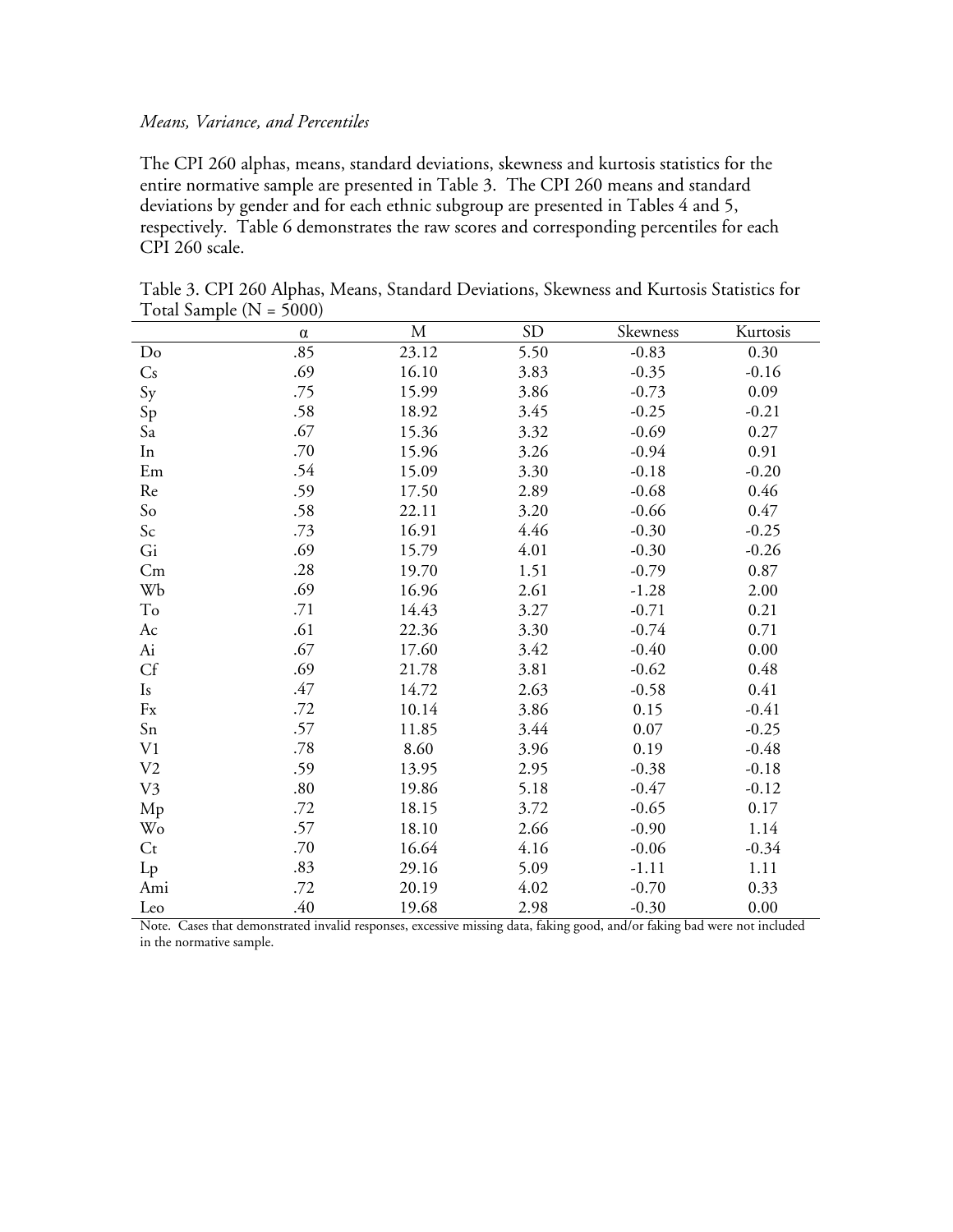|                        |             | Male      | Female     |           |  |  |  |
|------------------------|-------------|-----------|------------|-----------|--|--|--|
|                        | $N = 2753$  |           | $N = 2135$ |           |  |  |  |
|                        | $\mathbf M$ | <b>SD</b> | M          | <b>SD</b> |  |  |  |
| Do                     | 23.77       | 5.22      | 22.20      | 5.74      |  |  |  |
| $\mathsf{C}\mathsf{s}$ | 16.17       | 3.73      | 15.97      | 3.95      |  |  |  |
| Sy                     | 15.88       | 3.85      | 16.09      | 3.87      |  |  |  |
| Sp                     | 19.21       | 3.34      | 18.53      | 3.57      |  |  |  |
| Sa                     | 15.64       | 3.18      | 14.96      | 3.47      |  |  |  |
| In                     | 16.50       | 2.95      | 15.24      | 3.50      |  |  |  |
| $\rm Em$               | 15.05       | 3.30      | 15.15      | 3.30      |  |  |  |
| $\mbox{Re}$            | 17.39       | 2.97      | 17.64      | 2.79      |  |  |  |
| So                     | 22.01       | 3.26      | 22.25      | 3.13      |  |  |  |
| $\mathsf{Sc}$          | 16.59       | 4.50      | 17.31      | 4.38      |  |  |  |
| Gi                     | 15.54       | 4.03      | 16.07      | 3.95      |  |  |  |
| Cm                     | 19.68       | 1.53      | 19.73      | 1.49      |  |  |  |
| Wb                     | 17.17       | 2.53      | 16.67      | 2.70      |  |  |  |
| To                     | 14.33       | 3.26      | 14.56      | 3.29      |  |  |  |
| Ac                     | 22.26       | 3.40      | 22.44      | 3.15      |  |  |  |
| $\hbox{Ai}$            | 17.61       | 3.35      | 17.59      | 3.50      |  |  |  |
| Cf                     | 22.06       | 3.70      | 21.40      | 3.94      |  |  |  |
| Is                     | 14.90       | 2.58      | 14.50      | 2.70      |  |  |  |
| $\mathbf{F}\mathbf{x}$ | 9.99        | 3.89      | 10.33      | 3.80      |  |  |  |
| Sn                     | 10.35       | 3.07      | 13.82      | 2.85      |  |  |  |
| V <sub>1</sub>         | 8.12        | 3.84      | 9.25       | 4.01      |  |  |  |
| V <sub>2</sub>         | 14.00       | 2.94      | 13.89      | 2.95      |  |  |  |
| V <sub>3</sub>         | 19.73       | 5.15      | 20.02      | 5.23      |  |  |  |
| Mp                     | 18.44       | 3.57      | 17.74      | 3.90      |  |  |  |
| <b>Wo</b>              | 18.24       | 2.68      | 17.90      | 2.63      |  |  |  |
| $C_{t}$                | 16.79       | 4.08      | 16.45      | 4.26      |  |  |  |
| Lp                     | 29.68       | 4.82      | 28.43      | 5.38      |  |  |  |
| Ami                    | 20.08       | 4.04      | 20.34      | 4.00      |  |  |  |
| Leo                    | 20.12       | 2.91      | 19.07      | 2.95      |  |  |  |

Table 4. CPI 260 Means and Standard Deviations by Gender

Note. Cases that demonstrated invalid responses, excessive missing data, faking good, and/or faking bad were not included<br>in the normative sample.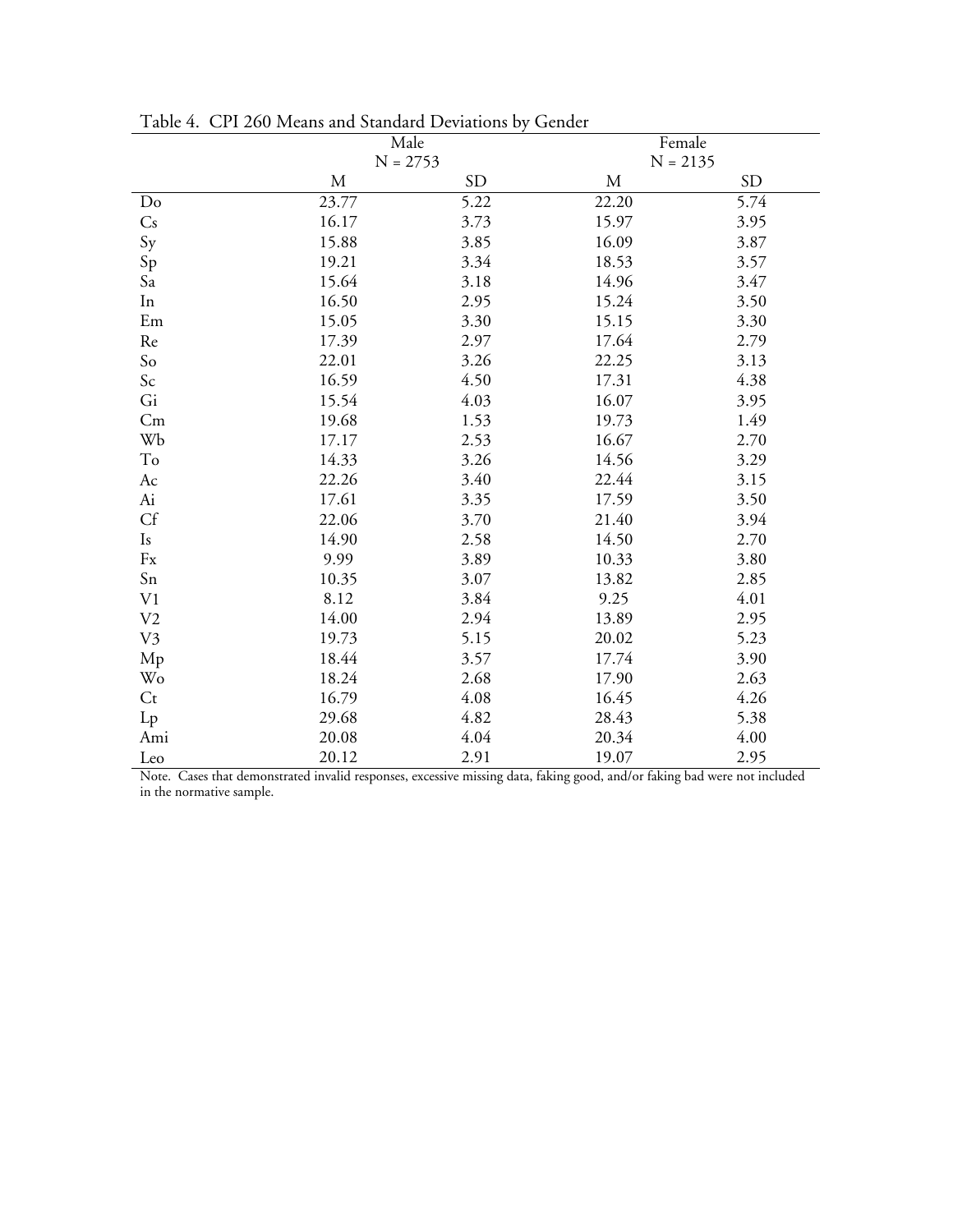|                        | Caucasian<br>$N = 3331$ |           | African American |           | Asian |                   | Hispanic |           |  |
|------------------------|-------------------------|-----------|------------------|-----------|-------|-------------------|----------|-----------|--|
|                        |                         |           |                  | $N = 600$ |       | $N = 291$         |          | $N = 521$ |  |
|                        | М                       | <b>SD</b> | M                | <b>SD</b> | М     | <b>SD</b>         | M        | <b>SD</b> |  |
| Do                     | 23.18                   | 5.70      | 23.46            | 4.70      | 21.55 | $\overline{5.57}$ | 23.26    | 4.98      |  |
| Cs                     | 16.20                   | 3.87      | 16.09            | 3.50      | 14.91 | 4.00              | 16.35    | 3.69      |  |
| Sy                     | 15.88                   | 4.01      | 16.70            | 3.21      | 15.07 | 3.82              | 16.32    | 3.61      |  |
| Sp                     | 19.09                   | 3.54      | 18.58            | 3.07      | 18.03 | 3.21              | 18.93    | 3.35      |  |
| Sa                     | 15.38                   | 3.41      | 15.48            | 2.94      | 14.31 | 3.38              | 15.58    | 3.12      |  |
| In                     | 16.05                   | 3.33      | 15.77            | 2.83      | 15.30 | 3.35              | 16.04    | 3.08      |  |
| Em                     | 15.25                   | 3.33      | 14.89            | 3.09      | 14.21 | 3.38              | 15.18    | 3.26      |  |
| Re                     | 17.64                   | 2.91      | 17.62            | 2.57      | 16.75 | 2.80              | 17.33    | 2.84      |  |
| So                     | 22.14                   | 3.22      | 22.27            | 2.96      | 21.71 | 3.33              | 22.23    | 3.19      |  |
| Sc                     | 16.79                   | 4.47      | 17.66            | 4.27      | 17.07 | 4.13              | 17.02    | 4.59      |  |
| Gi                     | 15.62                   | 3.99      | 16.51            | 3.88      | 15.80 | 3.87              | 16.17    | 4.07      |  |
| Cm                     | 19.82                   | 1.46      | 19.75            | 1.44      | 19.11 | 1.79              | 19.43    | 1.54      |  |
| Wb                     | 17.17                   | 2.53      | 16.81            | 2.41      | 15.54 | 3.12              | 16.88    | 2.55      |  |
| To                     | 14.85                   | 3.03      | 13.64            | 3.45      | 12.47 | 3.72              | 14.20    | 3.46      |  |
| Ac                     | 22.23                   | 3.29      | 23.35            | 2.87      | 21.89 | 3.30              | 22.60    | 3.34      |  |
| Ai                     | 17.91                   | 3.30      | 17.14            | 3.33      | 16.02 | 4.16              | 17.53    | 3.43      |  |
| Cf                     | 21.99                   | 3.83      | 21.49            | 3.50      | 20.49 | 4.03              | 21.77    | 3.79      |  |
| Is                     | 14.93                   | 2.55      | 14.36            | 2.59      | 13.76 | 2.69              | 14.71    | 2.85      |  |
| $\mathbf{F}\mathbf{x}$ | 10.38                   | 3.83      | 9.92             | 3.74      | 9.10  | 4.10              | 9.94     | 3.85      |  |
| Sn                     | 11.56                   | 3.51      | 12.72            | 3.04      | 12.80 | 3.40              | 12.23    | 3.34      |  |
| V <sub>1</sub>         | 8.51                    | 4.05      | 8.93             | 3.56      | 9.40  | 3.92              | 8.43     | 3.82      |  |
| V <sub>2</sub>         | 13.82                   | 2.93      | 14.40            | 2.95      | 14.51 | 2.93              | 14.03    | 3.01      |  |
| V <sub>3</sub>         | 20.42                   | 4.90      | 18.97            | 5.29      | 17.11 | 6.00              | 19.61    | 5.33      |  |
| Mp                     | 18.48                   | 3.66      | 17.56            | 3.64      | 16.73 | 3.83              | 17.91    | 3.73      |  |
| Wo                     | 18.24                   | 2.56      | 18.06            | 2.53      | 17.17 | 3.28              | 18.07    | 2.72      |  |
| Ct                     | 16.80                   | 4.21      | 16.43            | 3.84      | 15.44 | 4.35              | 16.82    | 4.04      |  |
| $L_{p}$                | 29.22                   | 5.18      | 29.69            | 4.40      | 27.33 | 5.45              | 29.37    | 4.71      |  |
| Ami                    | 20.47                   | 3.95      | 19.67            | 3.96      | 19.23 | 4.27              | 20.03    | 4.02      |  |
| I eo                   | 1072                    | 3.02      | 20.03            | 2.84      | 1866  | 2.70              | 1053     | 2.87      |  |

Table 5. CPI 260 Means and Standard Deviations by Ethnic Group

Leo 19.72 3.02 20.03 2.84 18.66 2.70 19.53 2.87<br>Note. Cases that demonstrated invalid responses, excessive missing data, faking good, and/or faking bad were not included<br>in the normative sample.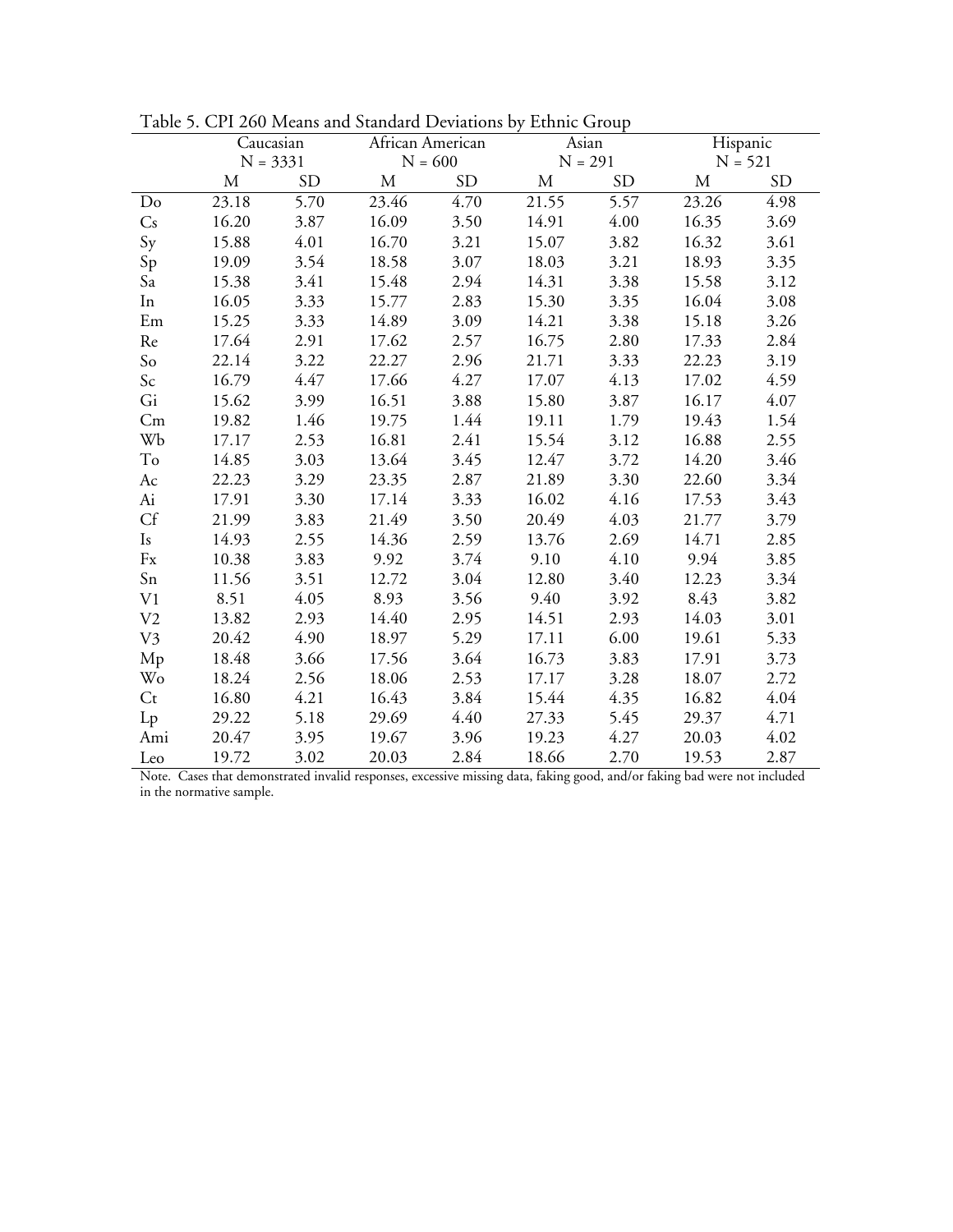Table 6. CPI 260 Percentiles

| Raw              | $\mathrm{Do}$    | $\mathrm{C}\mathrm{s}$ | Sy                      | Sp               | Sa               | $\rm In$         | $\rm Em$         | $\mbox{Re}$               | $\rm So$         | $\mathsf{Sc}$    | Gi               | Cm               | Wb                      | $\operatorname{To}$ | $\mathop{\rm Ac}\nolimits$ |
|------------------|------------------|------------------------|-------------------------|------------------|------------------|------------------|------------------|---------------------------|------------------|------------------|------------------|------------------|-------------------------|---------------------|----------------------------|
| Score            | %-tile           | %-tile                 | $%$ -tile               | $%$ -tile        | %-tile           | %-tile           | %-tile           | %-tile                    | %-tile           | %-tile           | %-tile           | %-tile           | $%$ -tile               | %-tile              | %-tile                     |
| $\boldsymbol{0}$ | $\boldsymbol{0}$ | $\overline{0}$         | $\overline{0}$          | $\mathbf{0}$     | $\overline{0}$   | $\boldsymbol{0}$ | $\overline{0}$   | $\boldsymbol{0}$          | $\overline{0}$   | $\boldsymbol{0}$ | $\boldsymbol{0}$ | $\overline{0}$   | $\mathbf{0}$            | $\mathbf{0}$        | $\boldsymbol{0}$           |
| $\mathbf{1}$     | $\boldsymbol{0}$ | $\boldsymbol{0}$       | $\boldsymbol{0}$        | $\boldsymbol{0}$ | $\boldsymbol{0}$ | $\boldsymbol{0}$ | $\boldsymbol{0}$ | $\boldsymbol{0}$          | $\boldsymbol{0}$ | $\boldsymbol{0}$ | $\boldsymbol{0}$ | $\boldsymbol{0}$ | $\boldsymbol{0}$        | $\boldsymbol{0}$    | $\boldsymbol{0}$           |
| $\boldsymbol{2}$ | $\boldsymbol{0}$ | $\boldsymbol{0}$       | $\boldsymbol{0}$        | $\boldsymbol{0}$ | $\boldsymbol{0}$ | $\boldsymbol{0}$ | $\boldsymbol{0}$ | $\boldsymbol{0}$          | $\boldsymbol{0}$ | $\boldsymbol{0}$ | $\boldsymbol{0}$ | $\boldsymbol{0}$ | $\mathbf{0}$            | $\boldsymbol{0}$    | $\boldsymbol{0}$           |
| $\mathfrak{Z}$   | $\boldsymbol{0}$ | $\overline{0}$         | $\boldsymbol{0}$        | $\boldsymbol{0}$ | $\boldsymbol{0}$ | $\boldsymbol{0}$ | $\boldsymbol{0}$ | 0                         | $\boldsymbol{0}$ | $\boldsymbol{0}$ | $\boldsymbol{0}$ | $\boldsymbol{0}$ | $\boldsymbol{0}$        | $\boldsymbol{0}$    | $\boldsymbol{0}$           |
| $\overline{4}$   | $\boldsymbol{0}$ | $\overline{0}$         | $\boldsymbol{0}$        | $\boldsymbol{0}$ | $\boldsymbol{0}$ | $\boldsymbol{0}$ | $\boldsymbol{0}$ | $\boldsymbol{0}$          | $\boldsymbol{0}$ | $\boldsymbol{0}$ | $\boldsymbol{0}$ | $\overline{0}$   | $\boldsymbol{0}$        | $\mathbf{1}$        | $\boldsymbol{0}$           |
| 5                | $\boldsymbol{0}$ | $\boldsymbol{0}$       | $\mathbf{1}$            | $\boldsymbol{0}$ | $\boldsymbol{0}$ | $\mathbf{1}$     | $\boldsymbol{0}$ | $\boldsymbol{0}$          | $\boldsymbol{0}$ | $\mathbf{1}$     | $\mathbf{1}$     | $\boldsymbol{0}$ | $\boldsymbol{0}$        | $\mathbf{1}$        | $\boldsymbol{0}$           |
| 6                | 1                | 1                      | $\mathbf{2}$            | $\boldsymbol{0}$ | 1                | $\mathbf{1}$     | $\boldsymbol{0}$ | $\mathbf{0}$              | $\boldsymbol{0}$ | $\mathbf{1}$     | $\,1\,$          | $\boldsymbol{0}$ | $\boldsymbol{0}$        | $\sqrt{2}$          | $\boldsymbol{0}$           |
| $\overline{7}$   | $\mathbf{1}$     | $\mathbf{2}$           | $\overline{\mathbf{3}}$ | $\boldsymbol{0}$ | $\mathfrak{2}$   | $\sqrt{2}$       | 1                | $\boldsymbol{0}$          | $\boldsymbol{0}$ | $\overline{2}$   | $\mathfrak{Z}$   | $\boldsymbol{0}$ | $\mathbf{1}$            | $\overline{4}$      | $\boldsymbol{0}$           |
| $8\,$            | $\mathbf{1}$     | $\overline{3}$         | 5                       | $\boldsymbol{0}$ | $\overline{4}$   | $\mathfrak{Z}$   | 3                | $\mathbf{1}$              | $\boldsymbol{0}$ | $\overline{4}$   | $\overline{4}$   | $\boldsymbol{0}$ | $\mathbf{1}$            | 6                   | $\boldsymbol{0}$           |
| 9                | $\sqrt{2}$       | 5                      | $\,8\,$                 | $\boldsymbol{0}$ | 6                | 5                | 5                | $\mathbf{1}$              | $\boldsymbol{0}$ | 6                | $\overline{7}$   | $\overline{0}$   | $\overline{c}$          | 9                   | $\boldsymbol{0}$           |
| $10\,$           | $\mathfrak{Z}$   | $8\,$                  | 10                      | $\mathbf{1}$     | 9                | $\overline{7}$   | 9                | $\overline{c}$            | $\boldsymbol{0}$ | 9                | $10\,$           | $\boldsymbol{0}$ | $\overline{\mathbf{3}}$ | 13                  | $\boldsymbol{0}$           |
| 11               | $\overline{4}$   | 13                     | 14                      | $\sqrt{2}$       | 13               | $11\,$           | 15               | $\overline{\mathfrak{Z}}$ | $\boldsymbol{0}$ | 12               | 15               | $\boldsymbol{0}$ | $\overline{4}$          | 19                  | $\boldsymbol{0}$           |
| 12               | 5                | 18                     | 18                      | $\overline{4}$   | 19               | 14               | 21               | 6                         | $\mathbf{1}$     | $17\,$           | 21               | $\boldsymbol{0}$ | $\overline{7}$          | 25                  | $\mathbf{1}$               |
| 13               | $\overline{7}$   | 25                     | 24                      | $\overline{7}$   | 25               | 20               | 31               | 9                         | $\mathbf{1}$     | 22               | $28\,$           | $\boldsymbol{0}$ | 10                      | 34                  | $\,1$                      |
| 14               | $\mathfrak{g}$   | 32                     | 31                      | 11               | 34               | 27               | 41               | 15                        | $\sqrt{2}$       | 29               | 37               | $\boldsymbol{0}$ | 16                      | 45                  | $\sqrt{2}$                 |
| 15               | 10               | 41                     | 39                      | 17               | 45               | 37               | 54               | 23                        | $\mathfrak{Z}$   | 36               | 45               | $\mathbf{1}$     | 23                      | 57                  | $\overline{4}$             |
| 16               | 13               | 51                     | 48                      | 24               | 59               | 49               | 66               | 33                        | 6                | 44               | 54               | 3                | 34                      | 70                  | 6                          |
| 17               | 16               | 61                     | 59                      | 33               | 72               | 63               | 76               | 45                        | 9                | 53               | 64               | $8\,$            | 49                      | 82                  | $\, 8$                     |
| 18               | 20               | 71                     | 70                      | 43               | 84               | $78\,$           | 85               | 59                        | 14               | 62               | 73               | 19               | 68                      | 92                  | 13                         |
| 19               | 24               | 81                     | 82                      | 54               | 92               | 90               | 91               | 73                        | 20               | 70               | $81\,$           | 39               | 86                      | 98                  | 18                         |
| 20               | 28               | 88                     | 91                      | 66               | 97               | 97               | 96               | 86                        | 28               | 77               | 88               | 67               | 100                     | 100                 | 26                         |
| 21               | 33               | 93                     | 97                      | 76               | 99               | 99               | 98               | 95                        | 38               | 84               | 94               | 91               |                         |                     | 35                         |
| 22               | 39               | 97                     | 99                      | 85               | 100              | 100              | 99               | 99                        | 50               | 90               | 97               | 100              |                         |                     | 47                         |
| 23               | 45               | 99                     | 100                     | 91               | 100              | 100              | 100              | 100                       | 63               | 94               | 99               |                  |                         |                     | 60                         |
| 24               | 52               | 100                    |                         | 95               |                  |                  | 100              |                           | 76               | 97               | 100              |                  |                         |                     | 72                         |
| 25               | 60               | 100                    |                         | 98               |                  |                  | 100              |                           | 87               | 99               | 100              |                  |                         |                     | 83                         |
| 26               | 68               | 100                    |                         | 99               |                  |                  |                  |                           | 94               | 100              | 100              |                  |                         |                     | 92                         |
| $27\,$           | 76               |                        |                         | 100              |                  |                  |                  |                           | 98               | 100              | 100              |                  |                         |                     | 98                         |
| 28               | 85               |                        |                         | 100              |                  |                  |                  |                           | 100              | 100              |                  |                  |                         |                     | 100                        |
| 29               | 91               |                        |                         | 100              |                  |                  |                  |                           | 100              |                  |                  |                  |                         |                     | 100                        |
| 30               | 96               |                        |                         |                  |                  |                  |                  |                           | 100              |                  |                  |                  |                         |                     |                            |
| 31               | 99               |                        |                         |                  |                  |                  |                  |                           |                  |                  |                  |                  |                         |                     |                            |
| 32               | 100              |                        |                         |                  |                  |                  |                  |                           |                  |                  |                  |                  |                         |                     |                            |
| 33               |                  |                        |                         |                  |                  |                  |                  |                           |                  |                  |                  |                  |                         |                     |                            |
| 34               |                  |                        |                         |                  |                  |                  |                  |                           |                  |                  |                  |                  |                         |                     |                            |
| 35               |                  |                        |                         |                  |                  |                  |                  |                           |                  |                  |                  |                  |                         |                     |                            |
| 36               |                  |                        |                         |                  |                  |                  |                  |                           |                  |                  |                  |                  |                         |                     |                            |